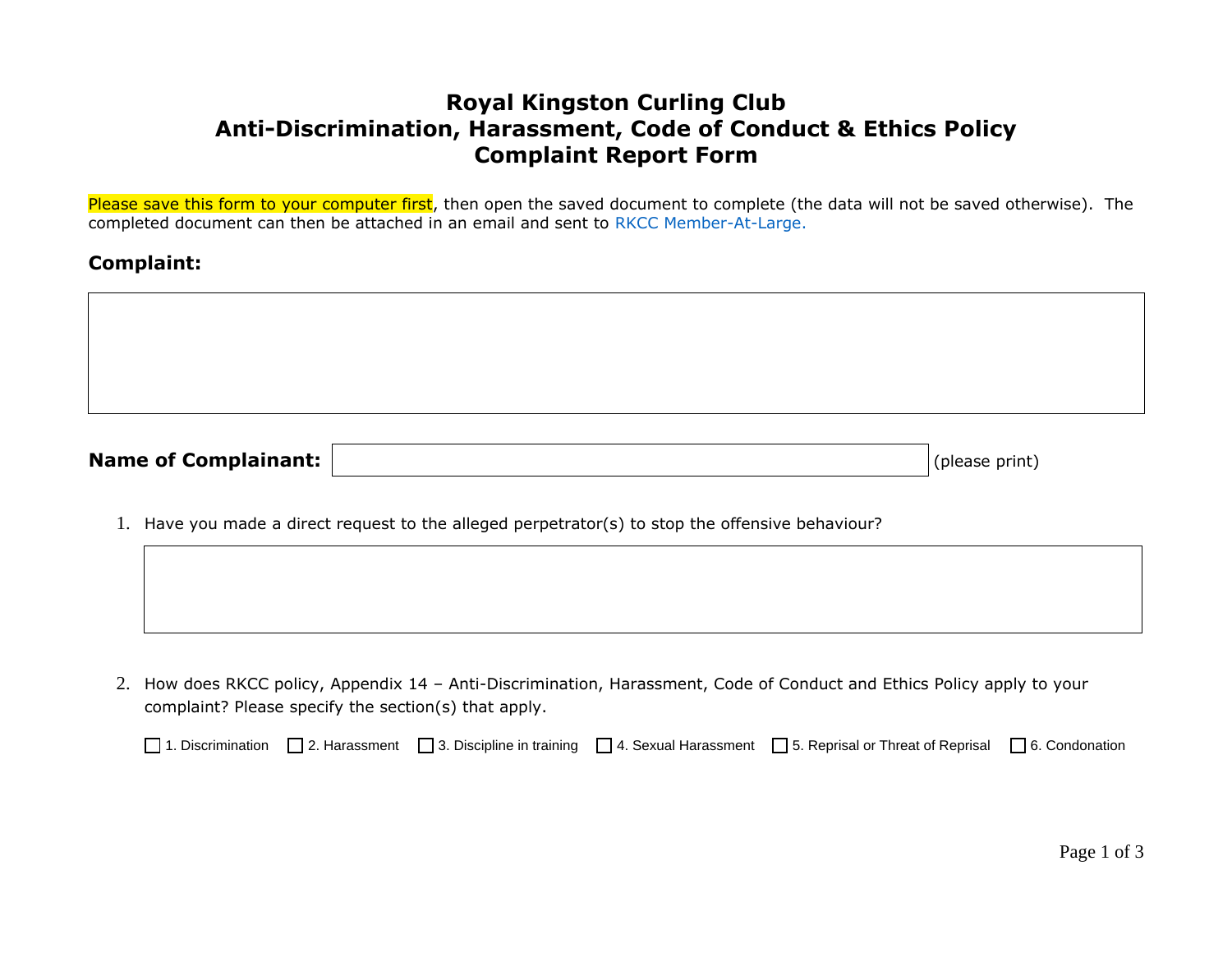3. Do you wish the Board to consider this complaint which will need an investigation? If so, written documentation from you will be required providing the information above, and any additional evidence you wish the Board to review for your complaint.

4. In your documentation, please advise what your expectation is of the Board members. In other words, what action do you expect the Board to take to remedy your complaint?